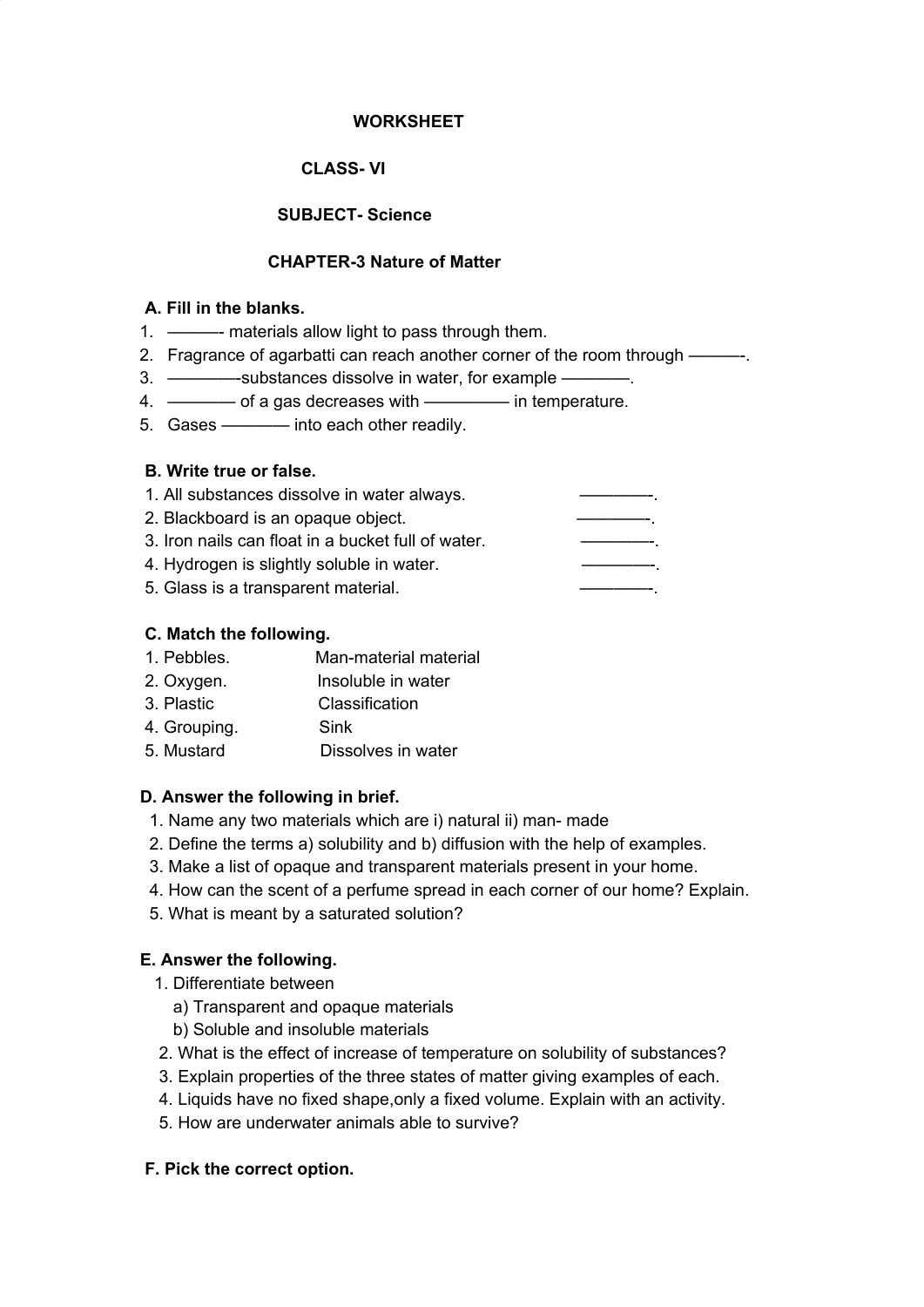- 1. Gas which cannot dissolve in water
	- a. Hydrogen
	- b. Helium
	- c. Oxygen
	- d. Both a & b
- 2. Which out of these can float in a tub of water?
	- a. Plastic
	- b. Spoon
	- c. Flower petals
	- d. Marbles
- 3. Solubility of a gas ——- with increase in its temperature.
	- a. Increases
	- b. Decreases
	- c. Remains the same
	- d. None of above
- 4. Which of these are insoluble in water ?
	- a. Kerosene
	- b. Mustard oil
- c. Ghee
- d. All of these
- 5. Amount of sugar dissolved in water which is hot is
	- a. Less
	- b. More
	- c. Same
- d. No effect of temperature
- 6. Which of the following is insoluble in water?
- a. Sand
- b. Sugar
- c. Salt
- d. None of these
- 7. Liquids have
- a. Fixed shape and volume both
- b. Only fixed volume
- c. Neither fixed volume nor shape
- d. None of above
- 8. Matter shows the following properties
- a. Sinks in water
- b. Occupies only space
- c. Occupies space and has mass
- d. Both a & b
- 9. Which of these is a transparent material?
	- a. Wood
- b. Glass
- c. Bricks
- d. Thick plastic
- 10. Diffusion does not happen in the following.